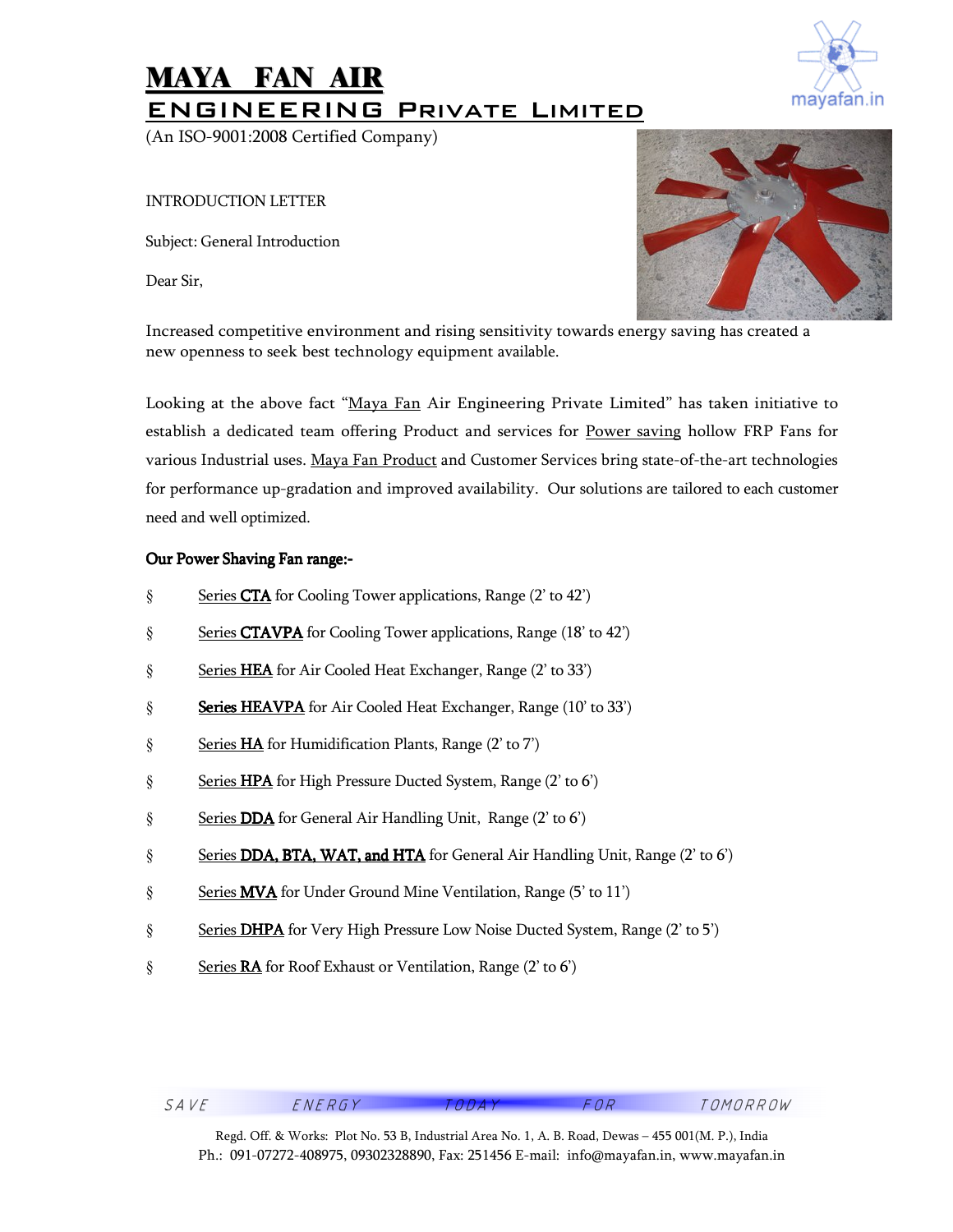

## MAYA FAN AIR ENGINEERING Private Limited

(An ISO-9001:2008 Certified Company)

#### Under customer services we offer:-

- Performance testing of the existing fan
- Analyses of the existing fan for the Max efficiency
- Selection of the optimum solution for best performance
- Customize fan designing solution
- Analysis of root cause, techno commercial report preparation including
- Costs and benefits of proposed solution and calculation of payback period.
- Emergency replacement of Fan.

A partial list of clients for which Product or services have been carried out by Maya Fan team:

□ NTPC Limited

□ SAIL (Steel authority of India Limited)

□ KRIBHCO

- □ TATA Power Limited
- □ RIL (Reliance Industry Limited)
- □ IPCL (Indian Petrochemical Corporation Limited)
- □ Torrent Power Limited
- □ BALCO (Vedanta Group)
- $\Box$  MSEB Ltd
- □ Gammon
- □ Jindal
- □ GACL

□ Bihar State Electricity Board and many more…

We have experienced that negligence in maintaining the health of FAN has led to Periodic reduction of the FAN efficiency and consistent loss of energy and reduced production load carrying capacity. We recommend that periodic visit of Maya fan Expert and suggestions, if implemented, would lead to considerable improvement in Fan efficiency and total power saving.

SAVE ENERGY TODAY FOR TOMORROW

Regd. Off. & Works: Plot No. 53 B, Industrial Area No. 1, A. B. Road, Dewas – 455 001(M. P.), India Ph.: 091-07272-408975, 09302328890, Fax: 251456 E-mail: info@mayafan.in, www.mayafan.in